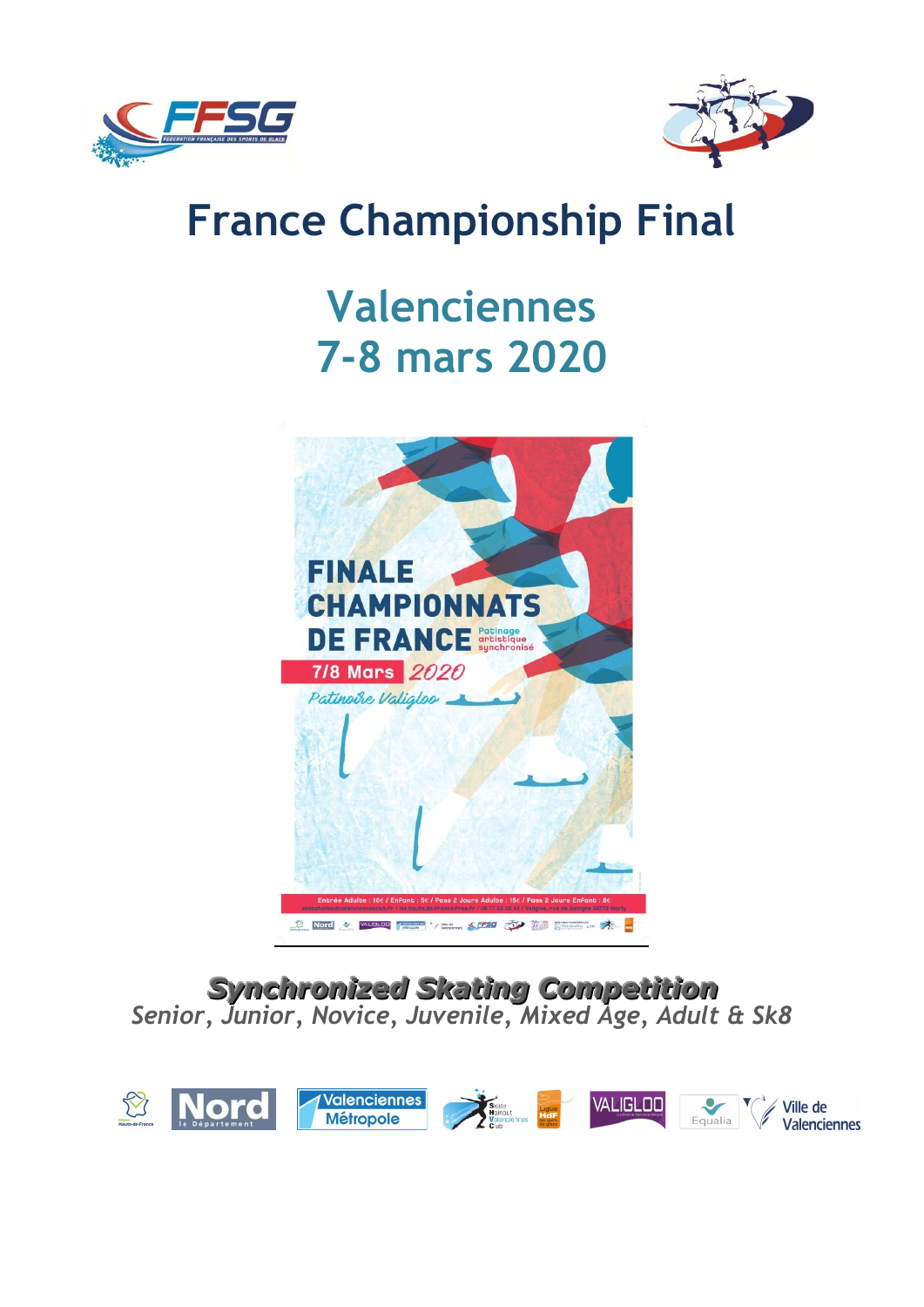

## **ANNOUNCEMENT**

# **France Championship Final**

# Synchronized Skating Competition

# **Valenciennes : March 7-8, 2020**

The Skating Hainaut Valenciennes Club invites your teams to participate to the FRANCE CHAMPIONSHIP FINAL, synchronized skating competition, with the agreement of the FFSG. The competition will be conducted in accordance with French and ISU rules and is open to all eligible Team Skaters according to ISU Rule 102 and participation and citizenship requirements according to Rule 109.

#### **PLACE**

VALIGLOO Ice Skating Rink (60 m x 30 m) Rue de Sologne 59770 MARLY France

#### **INVITED MEMBERS**

All the Members of the International Skating Union are invited to enter Teams at France Championship Final.

#### **CATEGORIES**

The competition includes the following categories:

| Senior Championship ISU:          | short program and free program |
|-----------------------------------|--------------------------------|
| Senior National 1:                | short program and free program |
| Senior National 2:                | free program                   |
| Junior Championship ISU:          | short program and free program |
| Junior National 1:                | short program and free program |
| Junior National 2:                | free program                   |
| Novice Advanced Championship ISU: | free program                   |
| Novice Advanced :                 | free program                   |
| Novice Basic:                     | free program                   |
| Juvenile :                        | free program                   |
| Mixed Age:                        | free program                   |
| Adult:                            | free program                   |
| Sk8:                              | free program                   |
|                                   |                                |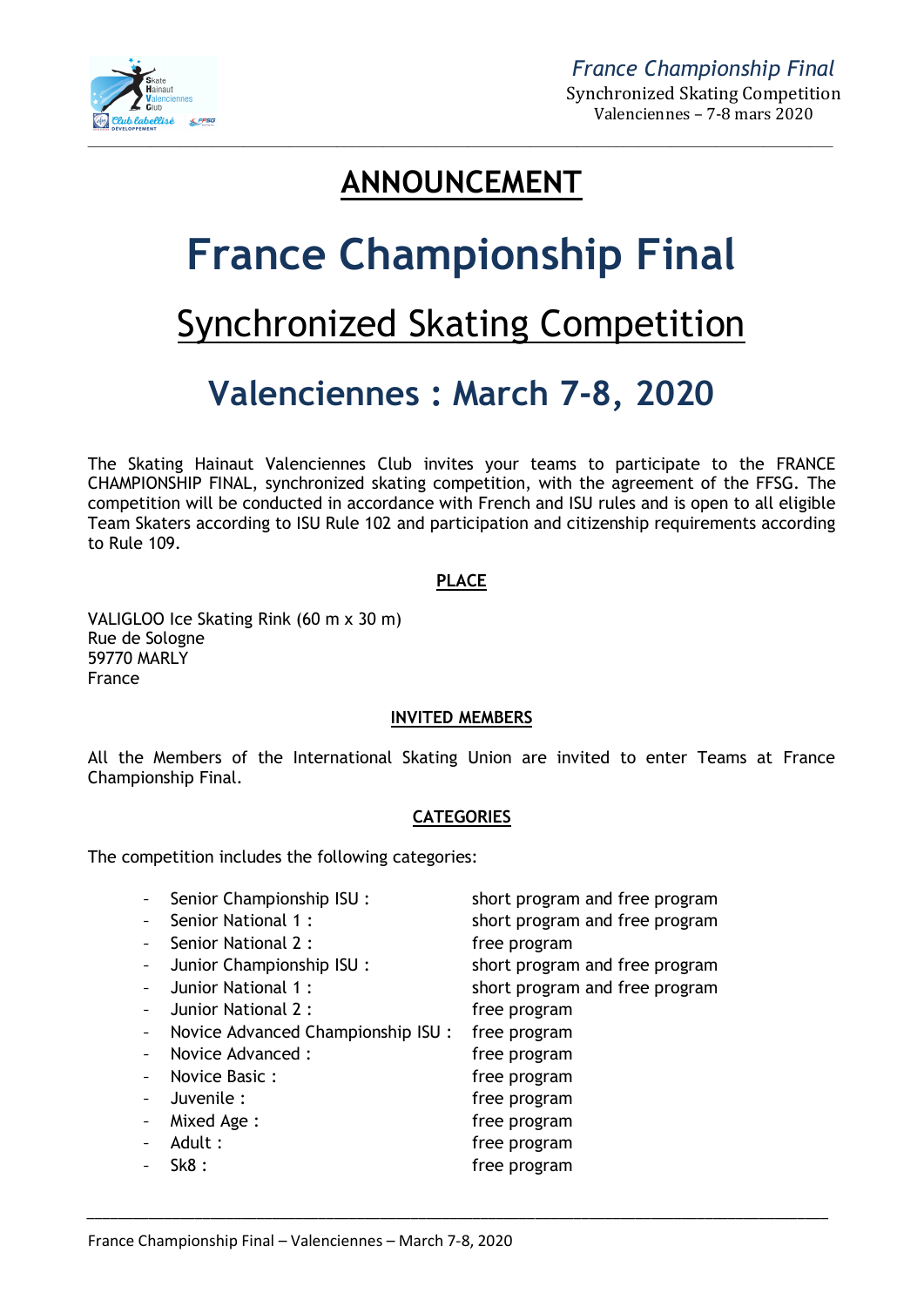

#### **ENTRIES**

The entry fee is 290  $\epsilon$  for each participating team. The payment must be done to the "Skating Hainaut Valenciennes Club" by cheque in Euros or by credit transfer no later than the registration deadline (Commissions and any bank transaction fee will be at your charge and have to be paid directly to the bank. Organizing Committee must receive the net amount of entry fees).

A copy of the effected payments has to be sent as soon as possible to the following email address skatehainautvalenciennesclub@gmail.com ; bruno.leplae2@gmail.com and capridomi58@yahoo.fr

The Team registration will be valid only after Entry fee payment. No refund will be made in case of withdraw from the Event 3 weeks before the competition.

#### **Address for the sending of the cheques**

SHVC SKATE HAINAUT VALENCIENNES CLUB Maison des associations 84 rue du Faubourg de Paris 59300 VALENCIENNES France

#### **Bank account**



## **CLOSING DATE OF ENTRIES : January 5, 2020**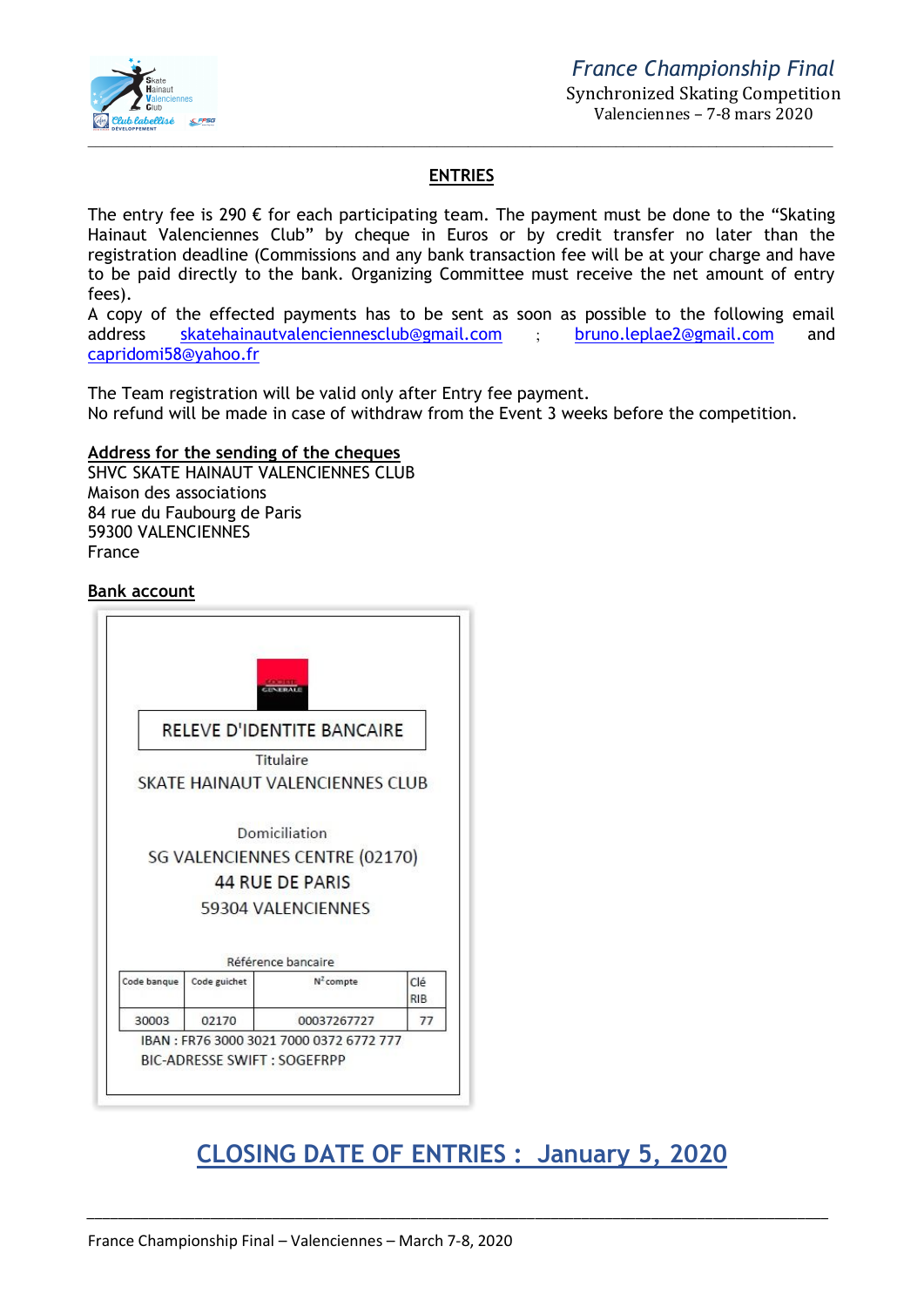

#### **PANEL OF JUDGES**

For each category, the panel is composed :

Technical Panel : 1 Technical Controller, 1 Technical Specialist, 1 Assistant Technical Specialist, 2 Data Video Replay Operator

Judges Panel : 1 Referee and 5 Judges minimum

Each invited ISU Member, sending at least one (1) Team participating in the competition, may nominate only one (1) Judge on the official ISU list of judges for the season 2019/2020. The first judges meeting will be hold on Saturday March 7, 2020 at the ice rink in the morning according to the schedule determined by the Referee.

The accommodation, travel fees and restauration will be supported by the organizing committee for all the French judges and French Officials of the competition. Concerning the foreign judges, nominated by their country, only the accommodation fees and restauration will be taken into account.

Travel expenses for the Referees and Technical Panel will be taken in charge by the organizing committee.

#### **OFFICIEL PRACTICE**

Each team will be allocated a time of official training described in the table below

| <b>Short Program</b> |                 |  |  |  |
|----------------------|-----------------|--|--|--|
| Senior Championship  | $10 \text{ mm}$ |  |  |  |
| Junior Championship  | $10 \text{ mm}$ |  |  |  |

| <b>Free Program</b> |                 |  |  |
|---------------------|-----------------|--|--|
| Senior Championship | $12 \text{ mm}$ |  |  |
| Senior              | $12 \text{ mm}$ |  |  |
| Junior Championship | $12 \text{ mm}$ |  |  |
| Junior              | $12 \text{ mm}$ |  |  |
| Novice Advanced     | $12 \text{ mm}$ |  |  |
| Novice Basic        | 9 mn            |  |  |
| Juvenile            | 9 mn            |  |  |
| Mixed Age           | $9 \text{mn}$   |  |  |
| Adult               | $9 \text{mn}$   |  |  |
| Sk8                 | mn              |  |  |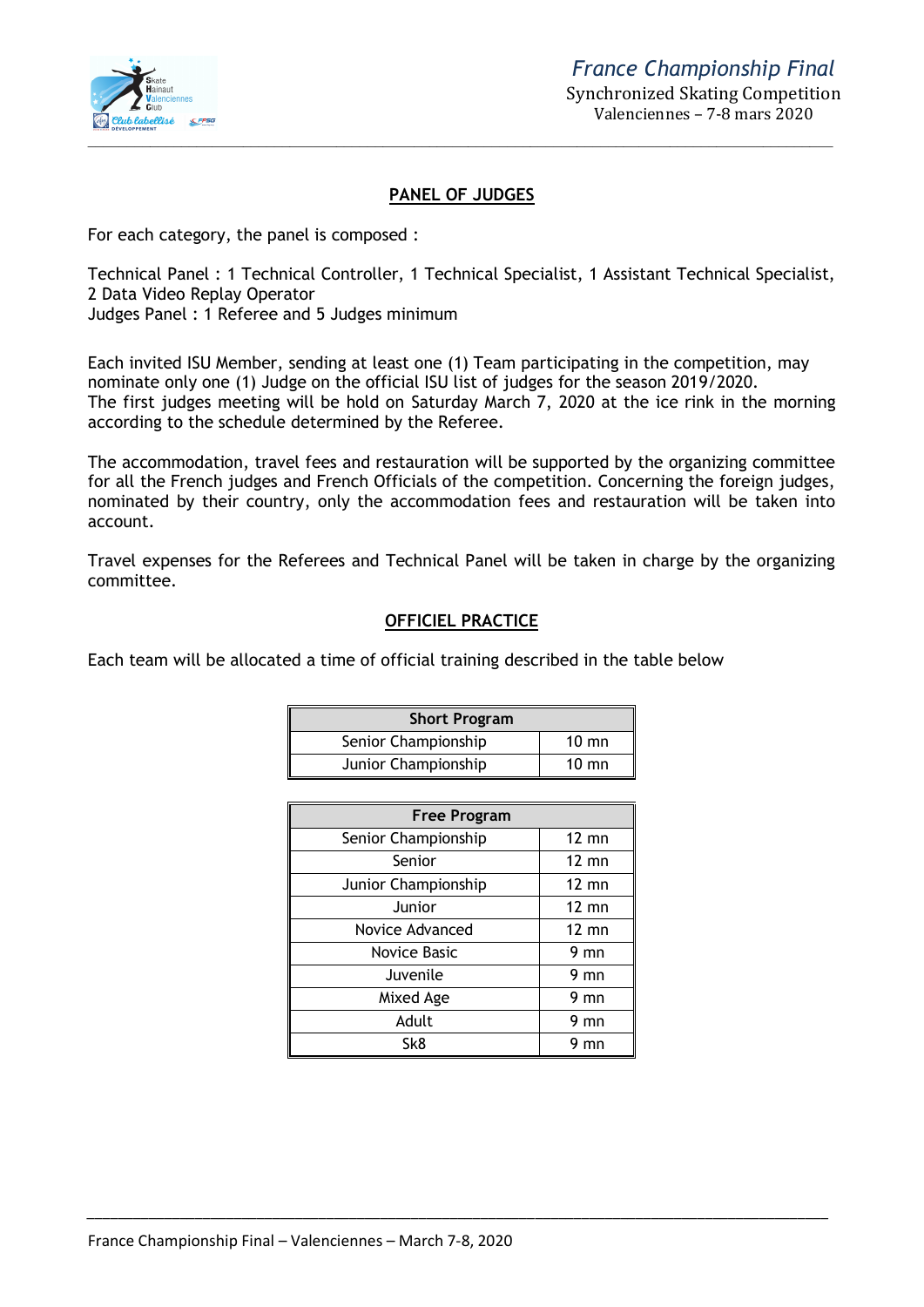

#### **STARTING ORDER**

For each category, the starting order will be determined by draw, on alphabetical order of countries.

The draw will be made by the Referee in accordance with ISU regulations.

#### **REGISTRATION**

Every participating team, Officials, Referees, Judges, Technical Specialists and Computer Operator are invited to register upon arrival at the Ice Rink.

A welcoming desk will be in place at the Ice Rink, during all the time of the competition, starting on Friday March 6<sup>th</sup>, 2020, 4:00pm to 9:00pm, Saturday March 7<sup>th</sup> ,2020, 7:00am to 6:00pm and Sunday March  $8<sup>th</sup>$ , 2020, 7:00am to 6:00pm.

Every team will receive 1 reception files and 4 passes (1 president, 1 coach and 2 chaperons).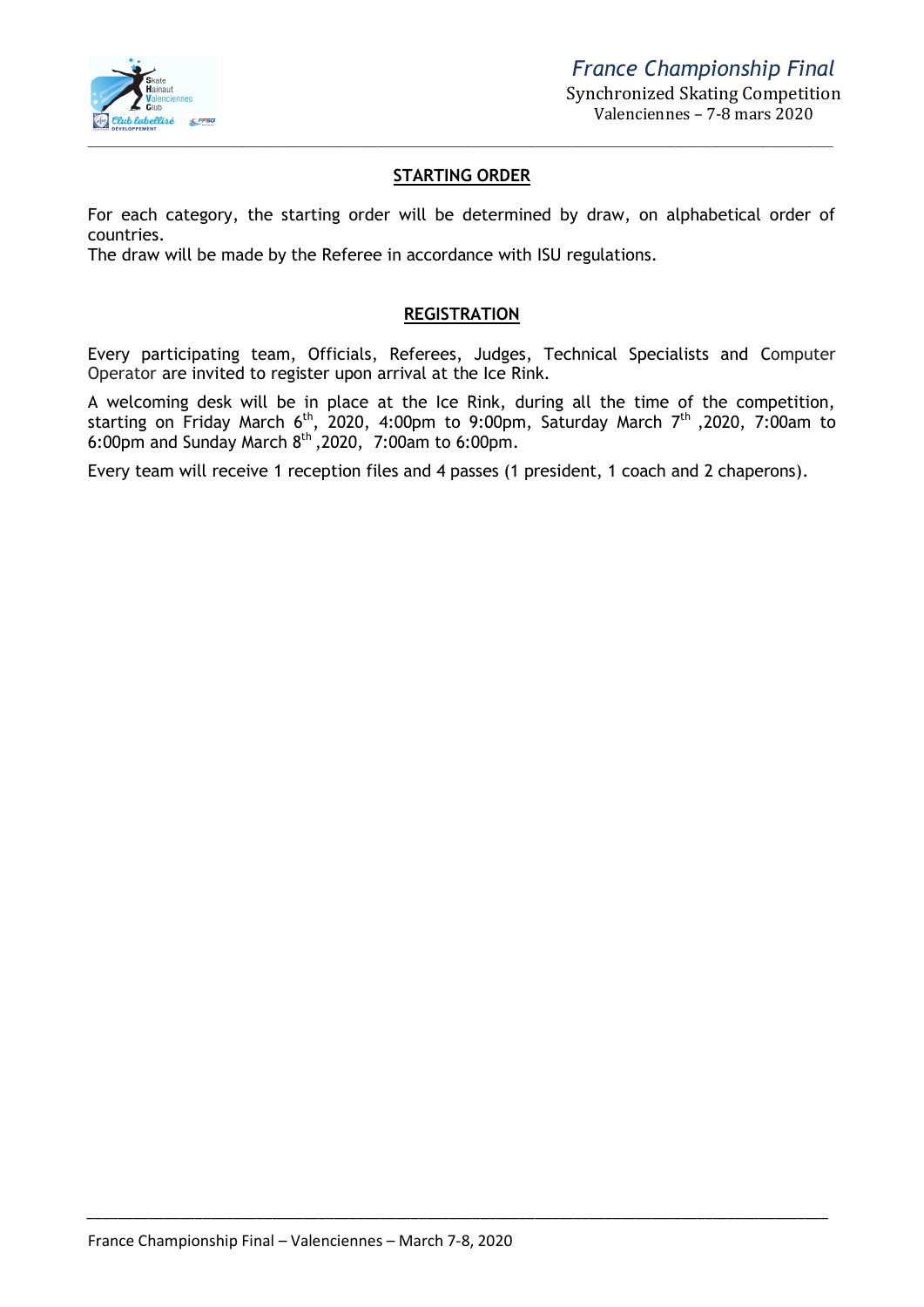

Synchronized Skating Competition Valenciennes – 7-8 mars 2020

### **TECHNICAL DATA**

| <b>SENIOR</b>                      | Age         | 15 before July 1st, 2019                                                                                                             |  |
|------------------------------------|-------------|--------------------------------------------------------------------------------------------------------------------------------------|--|
| Championship<br><b>ISU</b>         | Composition | 16 skaters with a maximum of 4 alternates                                                                                            |  |
|                                    | Program     | Short program : 2 min 50 s maximum - Coef components: 0,8<br>Free program : 4 min 00 s (plus or minus 10 s) - Coef components : 1,6  |  |
|                                    | Age         | 15 before July 1st, 2019                                                                                                             |  |
| <b>SENIOR</b><br><b>National 1</b> | Composition | 12 to 16 skaters with a maximum of 4 alternates                                                                                      |  |
|                                    | Program     | Short program : 2 min 50 s maximum - Coef components: 0,8<br>Free program : 4 min 00 s (plus or minus 10 s) - Coef components : 1,6  |  |
|                                    | Age         | 15 before July 1st, 2019                                                                                                             |  |
| <b>SENIOR</b><br><b>National 2</b> | Composition | 10 to 16 skaters with a maximum of 4 alternates                                                                                      |  |
|                                    | Program     | Free program : 4 min 00 s (plus or minus 10 s) - Coef components : 1,6                                                               |  |
| <b>JUNIOR</b>                      | Age         | Over 13 and less than 19 before July 1 <sup>st</sup> , 2019                                                                          |  |
| Championship                       | Composition | 16 skaters with a maximum of 4 alternates                                                                                            |  |
| <b>ISU</b>                         | Program     | Short program : 2 min 50 s maximum - Coef components : 0,8<br>Free program : 3 min 30 s (plus or minus 10 s) - Coef components : 1,6 |  |
|                                    | Age         | Over 13 and less than 19 before July 1 <sup>st</sup> , 2019                                                                          |  |
| <b>JUNIOR</b><br><b>National 1</b> | Composition | 12 to 16 skaters with a maximum of 4 alternates                                                                                      |  |
|                                    | Program     | Short program : 2 min 50 s maximum - Coef components : 0,8<br>Free program : 3 min 30 s (plus or minus 10 s) - Coef components : 1,6 |  |
|                                    | Age         | Over 13 and less than 19 before July 1 <sup>st</sup> , 2019                                                                          |  |
| <b>JUNIOR</b><br><b>National 2</b> | Composition | 10 to 16 skaters with a maximum of 4 alternates                                                                                      |  |
|                                    | Program     | Free program only : 3 min 30 s (plus or minus 10 s)<br>Coef components: 1,6                                                          |  |
| <b>NOVICE</b>                      | Age         | 0 Over 10 and less than 15 before July 1st, 2019                                                                                     |  |
| <b>ADVANCED</b>                    | Composition | 16 skaters with a maximum of 4 alternates                                                                                            |  |
| <b>ISU</b>                         | Program     | Free program only: 3 min (plus or minus 10 s)<br>Coef components: 1,6                                                                |  |
|                                    | Age         | Less than 15 before July 1st, 2019                                                                                                   |  |
| <b>NOVICE</b><br><b>ADVANCED</b>   | Composition | 12 to 16 skaters with a maximum of 4 alternates                                                                                      |  |
|                                    | Program     | Free program only : 3 min (plus or minus 10 s)<br>Coef components: 1,6                                                               |  |
|                                    | Age         | Less than 15 before July 1 <sup>st</sup> , 2019                                                                                      |  |
| <b>NOVICE</b><br><b>BASIC</b>      | Composition | 10 to 16 skaters with a maximum of 4 alternates                                                                                      |  |
|                                    | Program     | Free program only: 3 min (plus or minus 10 s)<br>Coef components: 1,6                                                                |  |
|                                    | Age         | Less than 11 before July 1st, 2019                                                                                                   |  |
| <b>JUVENILE</b>                    | Composition | 8 to 12 skaters with a maximum of 4 alternates                                                                                       |  |
|                                    | Program     | Free program only : 3 min (plus or minus 10 s)<br>Coef components : 1,6 Program must be executed according to the<br>French rules    |  |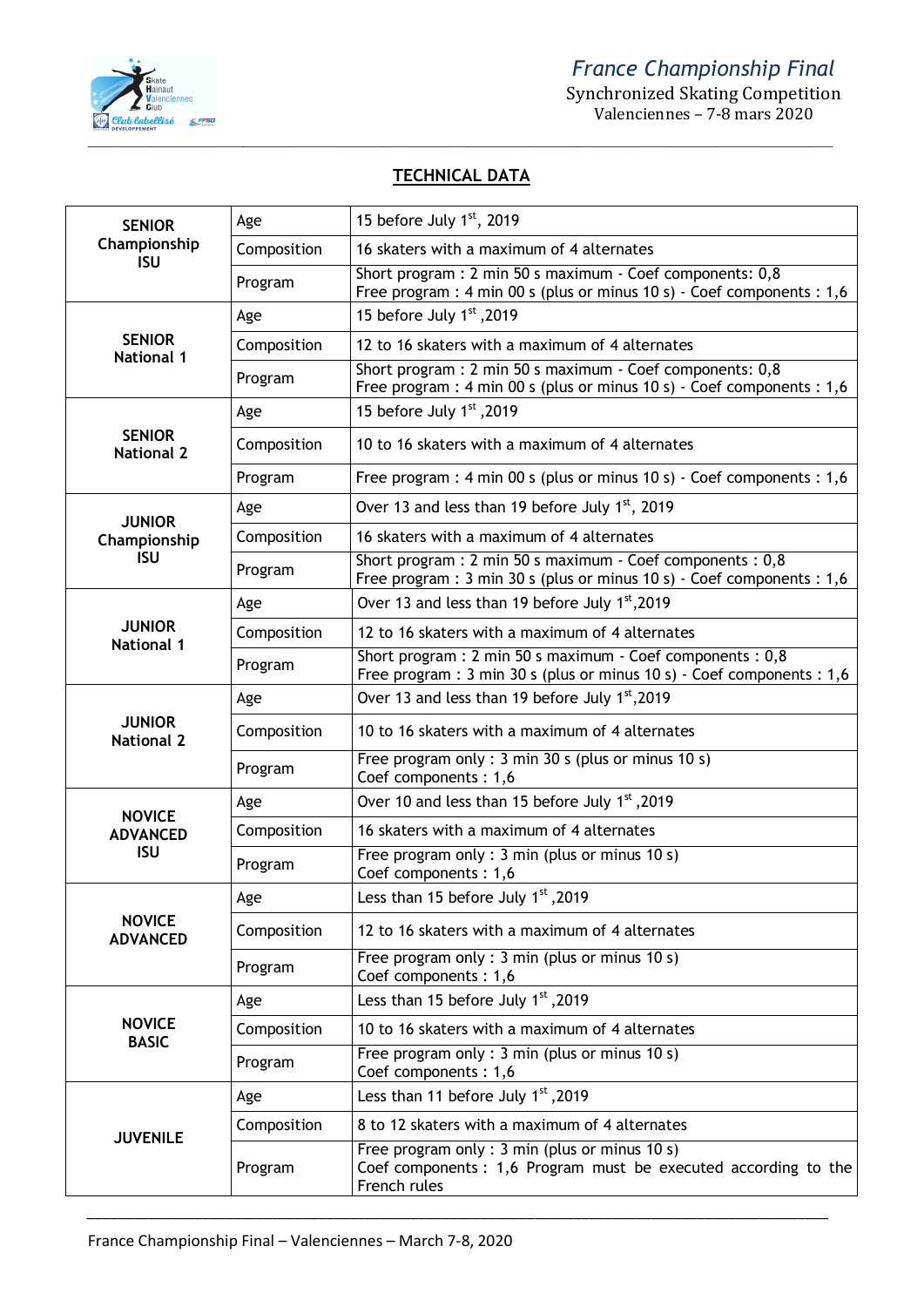

### *France Championship Final*

Synchronized Skating Competition Valenciennes – 7-8 mars 2020

|                            | Age         | All ages                                                                                                                                   |
|----------------------------|-------------|--------------------------------------------------------------------------------------------------------------------------------------------|
| <b>MIXED AGE</b>           | Composition | 12 to 16 skaters with a maximum of 4 alternates (10 to 16 for a new<br>club)                                                               |
|                            | Program     | Free program : 3 min (plus or minus 10 s)<br>Coef components: 1,6                                                                          |
|                            | Age         | Average over 20 years old on $1st$ of July, 2019                                                                                           |
| <b>ADULT</b>               | Composition | 8 to 16 skaters with a maximum of 4 alternates                                                                                             |
|                            | Program     | Free program : $3 \text{ min}$ (plus or minus 10 s)<br>Coef components: 1,0                                                                |
|                            | Age         | 75% 28 years old on 1 <sup>st</sup> of July, 2019<br>25% 25 years old on $1st$ of July, 2019<br>Possibility to have 25% of foreign skaters |
| <b>ADULT</b><br><b>ISU</b> | Composition | 8 to 16 skaters with a maximum of 4 alternates                                                                                             |
|                            | Program     | Free program : 3 min (plus or minus 10 s)<br>Coef components: 1,0                                                                          |
|                            | Age         | Over 12 years old on 1 <sup>st</sup> of July, 2019                                                                                         |
| Sk8                        | Composition | 8 skaters with a maximum of 4 alternates                                                                                                   |
|                            | Program     | Free program : $2 \text{ min } 30 \text{ s}$ (plus or minus 10 s)<br>Coef components: 0,8                                                  |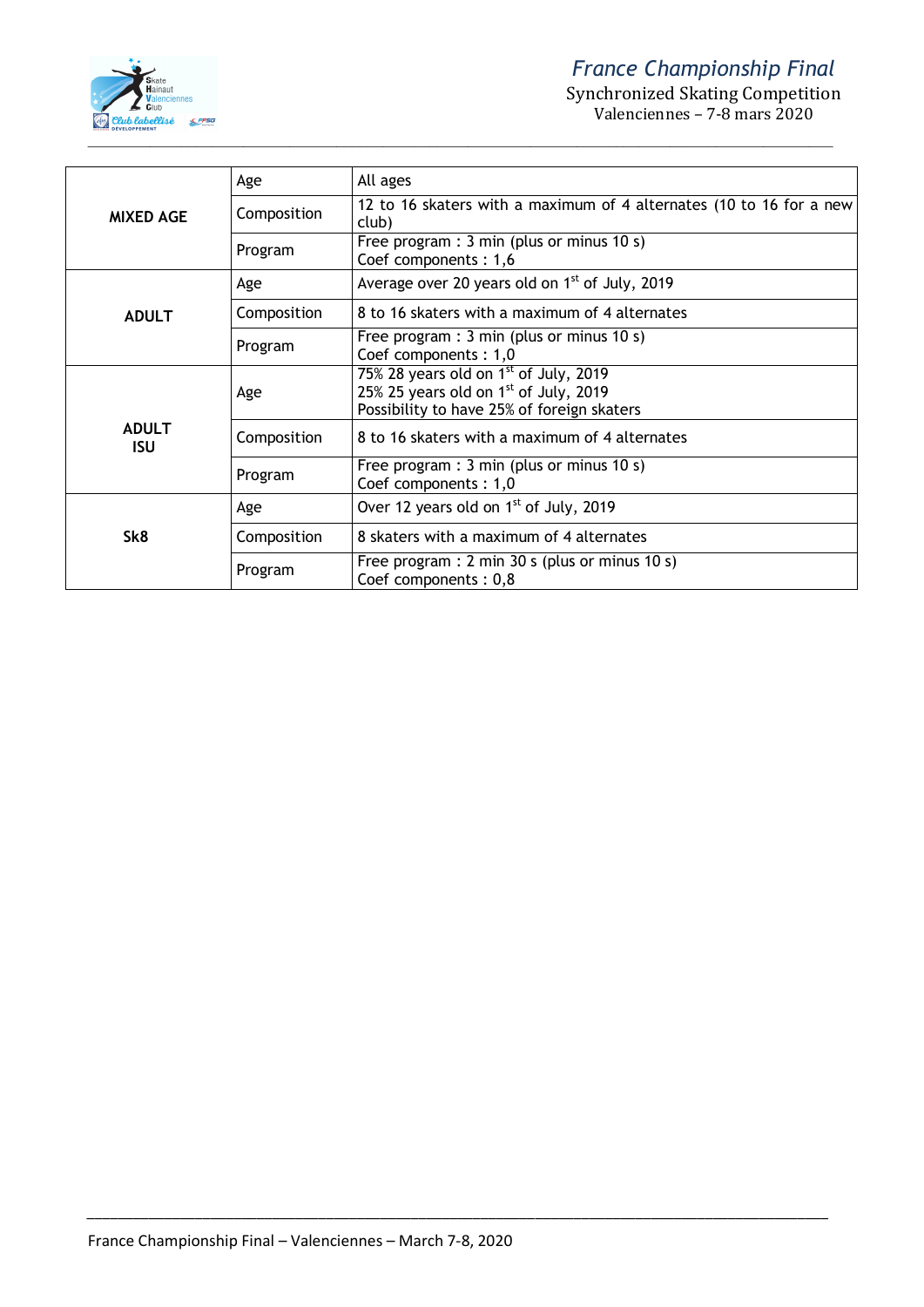

#### **JUDGING SYSTEM AND PROGRAMS ELEMENTS**

The competition will be judged with the ISU Judging System.

The short program and free program must be executed according to the French or ISU rules. For details, visit the website http://www.csnps.org/ and Regulations section.

#### **MUSIC**

All teams shall provide their competition music of excellent quality, on CD in accordance with Rule 724. The team must submit two (2) copies for each program at the time of registration. All CD's must be properly inserted in their original container and be clearly identified with the name of the team, the category (junior/senior/novice), the type of program (short program/free skating) and must show the exact running time of the music (not skating time).

In addition, music can be submitted in advance by emailing an MP3-file either as attachment or as a download link to the following email address: skatehainautvalenciennesclub@gmail.com and pparetias@yahoo.fr

Each email message should only contain one music file or file link. The subject of the email should be in the format "Category name, Competition program (if the category has a short program), Team name".

Teams are encouraged to take advantage of submitting their competition music in advance. The volume level of the music as determined by the ISU Medical Commission in either the practice or competition rinks must not exceed 85–90 dB Sound Pressure Level in any part of the arena.

#### **PLANNED PROGRAM CONTENT SHEET**

The Planned Program Content Sheet shall be forwarded to the Organizing Committee by the final date of entry at the latest. However, the programs' content may be changed at the time of registration. Changed Program Content Sheets must be handed over to the Registration desk. It is not permitted to hand over the Program Content Sheets directly to acting Officials.

#### **CLOSING CEREMONY – PODIUMS**

All participants will be present on ice in their competition costumes for the announcement of the result and for the prize awarding ceremony.

All participants will be part of the closing ceremony and are asked to follow the instructions of the Organization Committee.

#### **ORGANISATION**

The responsibility for organizing the competition is in the hands of the Organization Committee. The organizers retain at all times the right to take the necessary measures to ensure a smooth running of the event.

*\_\_\_\_\_\_\_\_\_\_\_\_\_\_\_\_\_\_\_\_\_\_\_\_\_\_\_\_\_\_\_\_\_\_\_\_\_\_\_\_\_\_\_\_\_\_\_\_\_\_\_\_\_\_\_\_\_\_\_\_\_\_\_\_\_\_\_\_\_\_\_\_\_\_\_\_\_\_\_\_\_\_\_\_\_\_\_\_\_\_\_\_\_\_\_\_*

All decisions concerning such measures will be taken with the agreement of the Referee.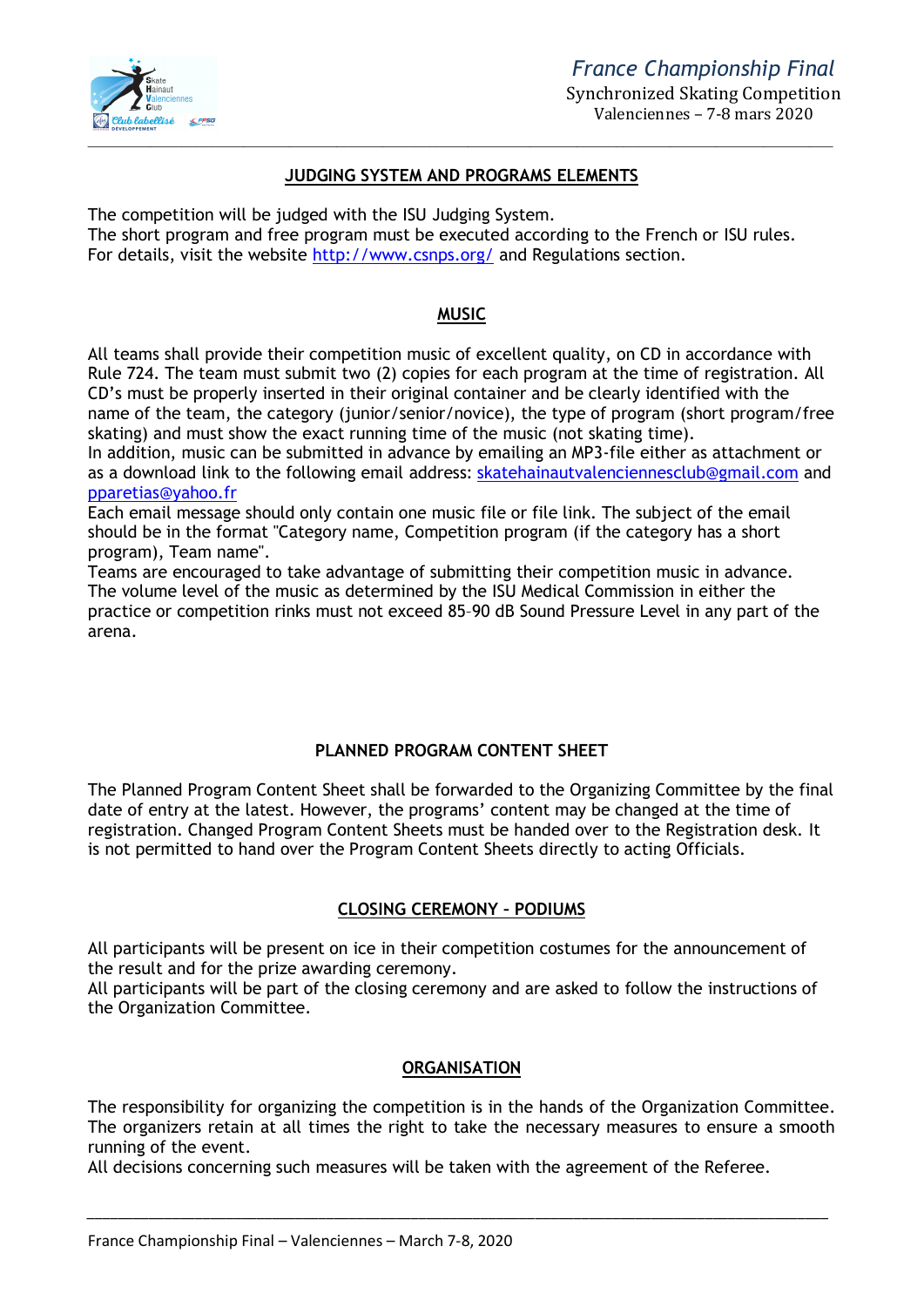

#### **PUBLICITY WAIVER**

Each individual and/or team, waive any and all rights to financial remuneration or other compensation for the use or reproduction of their image or likeness, or that of their synchronized skating team, and grant permission to use same, as or in publicity prior to, during or following the France Championship Final 2020, in Valenciennes, France.

#### **LIABILITY**

In accordance with ISU Rule 119, French Federation Skating and Organizing Committee assumes no responsibility or liability with respect to bodily or personal injury or personal injury or for property loss or damage incurred by Competitors or Officials in connection with the competition. Each Member participating in the Event has the sole responsibility for providing its own medical and accident insurance protection.

A medical service will be on duty at the ice rink during all the time of the competition.

#### **MEDICAL INFORMATION**

Each team manager should be able to give important medical information for each skater for use in case of an emergency or accident.

Such information should include but is not limited to the following, and will greatly help local medical and emergency personnel:

- Allergies
- existing medical conditions (i.e. asthma)
- current medications
- immunizations
- blood type
- use of glasses, contact lenses, dental appliances

#### **PRIZES - AWARDS**

*\_\_\_\_\_\_\_\_\_\_\_\_\_\_\_\_\_\_\_\_\_\_\_\_\_\_\_\_\_\_\_\_\_\_\_\_\_\_\_\_\_\_\_\_\_\_\_\_\_\_\_\_\_\_\_\_\_\_\_\_\_\_\_\_\_\_\_\_\_\_\_\_\_\_\_\_\_\_\_\_\_\_\_\_\_\_\_\_\_\_\_\_\_\_\_\_*

The first three teams in each category will receive a reward. Each competitor will receive a souvenir in each category.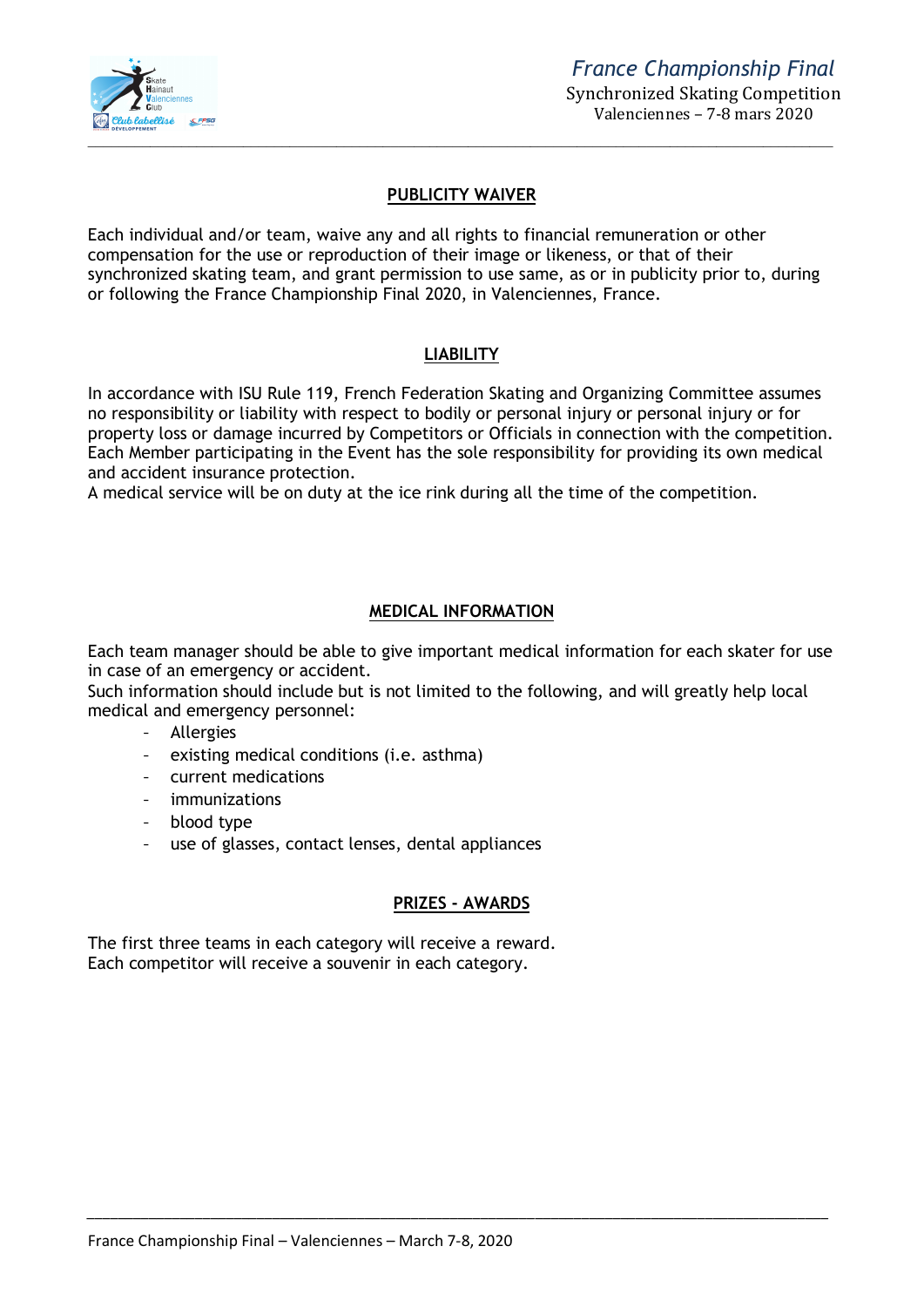

#### **ANTI DOPING CONTROLS**

If an Anti-doping test is carried out, it will be conducted in accordance with the current ISU Anti-Doping Rules & Procedures (ISU Communications No. 1922 and 2056 or any further update of these Communications).

#### **TEAM ACCOMODATION**

The organization will not take in charge accommodation and meals for the Teams. Accommodation list is available below

#### **Official Hotel**

Hôtel IBIS VALENCIENNES 90 Rue Baudouin l'Edifieur 59300 VALENCIENNES Phone : **33** 3 27 22 80 80

List :

**Hotel ibis budget Valenciennes Petite Forêt**  Rue Louis Joseph Gay Lussac, Zac de Petite Foret, 59494 Petite-Forêt Phone : **33** 892 70 12 81

#### **Hotel Campanile Valenciennes Ouest**

Rue Gay Lussac, 59494 Petite-Forêt Phone : **33** 3 27 47 87 87

**Hôtel Première Classe Valenciennes Petite Forêt**  Zac Auchan, Rue Gay Lussac, 59494 Petite-Forêt Phone : **33** 892 70 72 18

#### **B&B Hôtel Valenciennes**

Rue de Sologne, 59770 Marly Phone : **33** 892 70 22 08

**Hôtel Mercure Valenciennes Centre**  5 Rue du Saint-Cordon, 59300 Valenciennes Phone : **33** 3 27 23 50 60

**Hôtel Novotel Valenciennes**  Parc Activites l'Aerodrome, Rue de Maugré, 59220 Rouvignies Phone : **33** 3 27 21 12 12

**Hôtel Première Classe Valenciennes Rouvignies**  Zi N° 2 B, 900 Rue Louis Dacquin, 59328 Valenciennes Phone : **33** 3 27 21 11 30

**Hôtel balladins Valenciennes Aéroport**  Rue Louis Dacquin, 59309 Valenciennes-Rouvignies Phone : **33** 3 27 21 15 55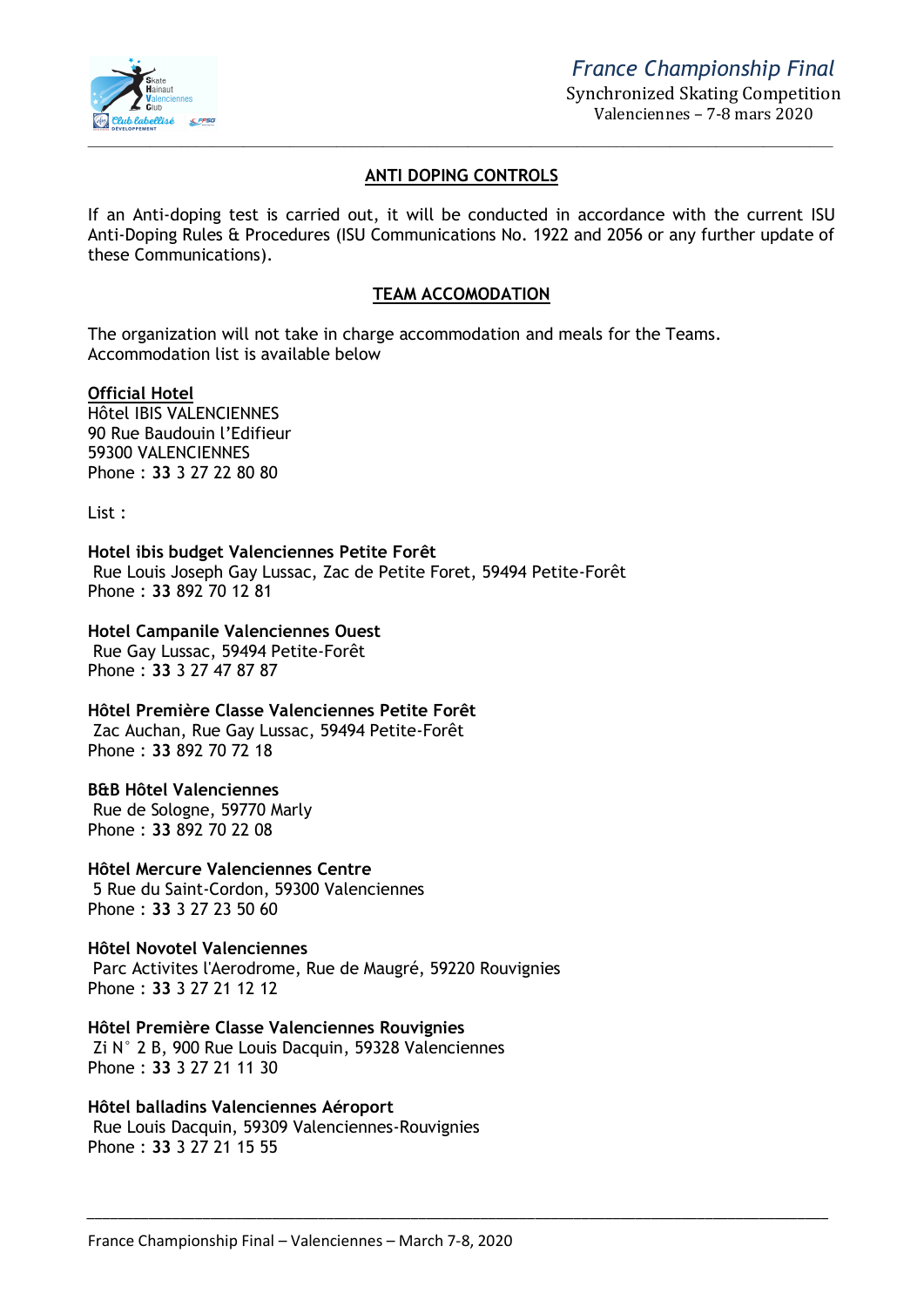

#### **TEAM PHOTO**

In order to prepare the event, we are requesting you to submit one team photo by e-mail at skatehainautvalenciennesclub@gmail.com and bruno.leplae2@gmail.com for inclusion in this program

#### **EXTRA PRACTICE**

The organization proposes to the participating teams some practice time (40€ by 15 minutes on ice). See form 6 for reservation.

**INFORMATIONS**

For any further information:

skatehainautvalenciennesclub@gmail.com

bruno.leplae2@gmail.com (Bilingual)

capridomi58@yahoo.fr

#### **PRELIMANARY SCHEDULE**

Friday, March, 6 Accreditation from 4:00 pm – 9:00 pm

Saturday, March, 7 : 7:00 am – 6:00 pm and Sunday, March, 8 : 7:00 am – 6:00 pm

Official practice short program Junior Championship and Senior Championship Official practice free program Juvenile, Novice Basic, Mixed Age, Adult and Sk8 Competition short program Junior Championship and Senior Championship Competition free program Juvenile, Novice Basic, Mixed Age, Adult and Sk8

Official practice free program Junior Championship and Senior Championship Official practice free program Novice Advanced, Junior and Senior Competition free program Junior Championship and Senior Championship Competition free program Novice Advanced, Junior and Senior

This is a tentative schedule of events. The final program is subject to change depending on the number of Teams entering the competition once the number of participating Teams will be known.